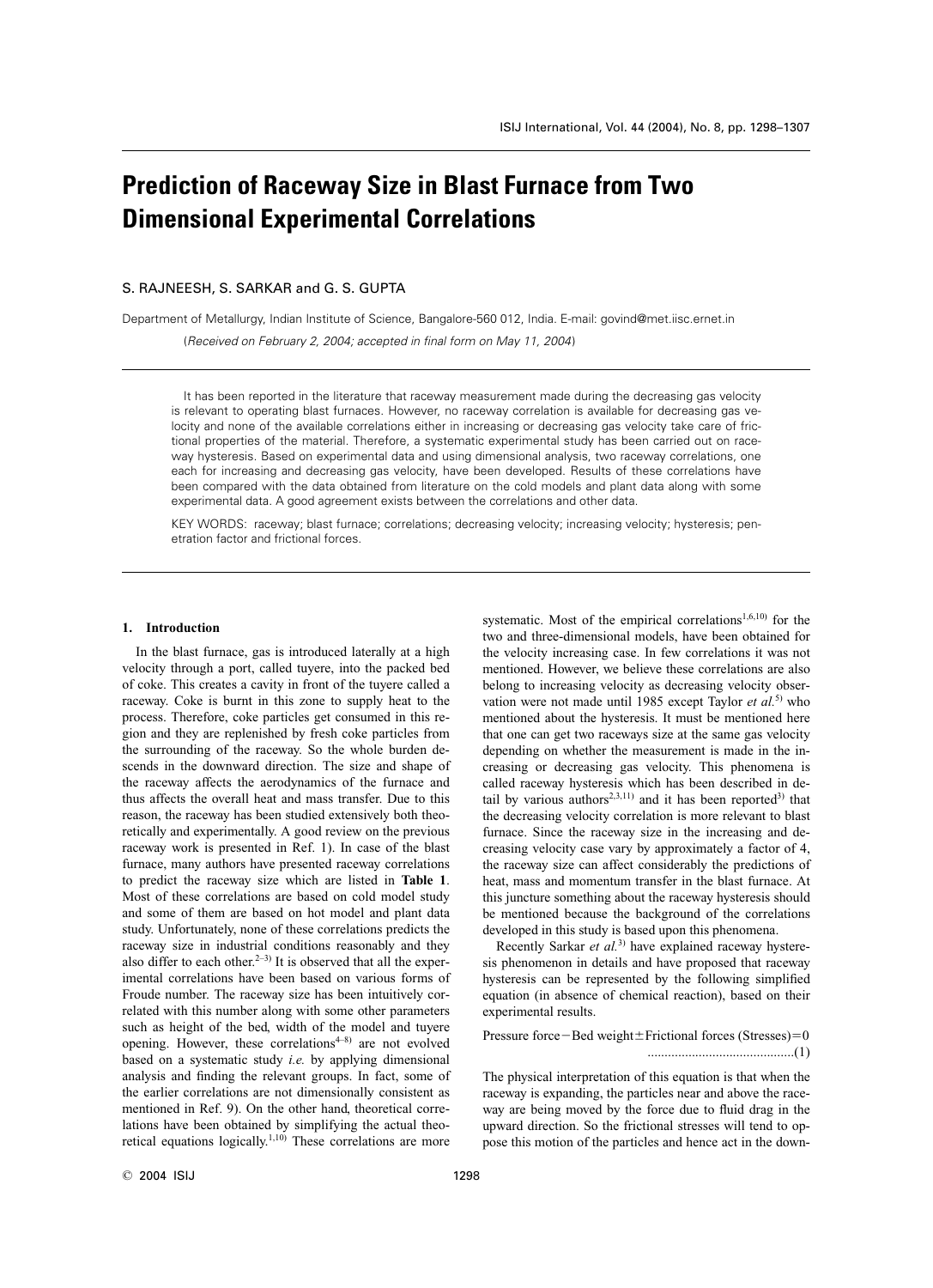### ISIJ International, Vol. 44 (2004), No. 8

| Investigator                         | Correlation                                                                                                                                                                                                               | Type                                      | Comments                                                                                                                                                                                                                                                                                  |
|--------------------------------------|---------------------------------------------------------------------------------------------------------------------------------------------------------------------------------------------------------------------------|-------------------------------------------|-------------------------------------------------------------------------------------------------------------------------------------------------------------------------------------------------------------------------------------------------------------------------------------------|
| Elliot et al. $4)$                   | $D_r \propto \left\{\frac{1/2MV_b^2}{t}\right\}$                                                                                                                                                                          | Pseudo 2D Cold<br>model & furnace<br>data | Raceway was related to<br>kinetic energy of jet.<br>No particle properties<br>were considered.                                                                                                                                                                                            |
|                                      | $D_r \propto \left\{ \frac{A_1 \rho_g V_b^2}{p} \right\}^{0.5}$                                                                                                                                                           | 3D Cold model                             | Raceway was related to<br>momentum of the jet.                                                                                                                                                                                                                                            |
| Taylor et al. <sup>5)</sup>          | $D_r \propto \left\{ \frac{\rho_g V_b^{1.55}}{d_n} \right\}$                                                                                                                                                              | Pseudo 2D Cold<br>model & furnace<br>data | Raceway size was<br>related to blast<br>momentum and particle<br>size. Observed                                                                                                                                                                                                           |
|                                      | $D_r \propto \left\{ \sqrt{\frac{\rho_g}{d_p}} V_b^{0.7} \right\} d_t$                                                                                                                                                    | Hot model &<br>furnace data               | hysteresis in cold<br>model but not included<br>in analysis.                                                                                                                                                                                                                              |
| Wagstaff and<br>Holman <sup>6)</sup> | $\left  {\rm D}_{\rm r} \propto \left\{ \frac{\rho_{\rm g} V_{\rm b}^2 {\rm d}_{\rm t}}{(\rho_{\rm s} - \rho_{\rm \sigma}) {\rm g} \sqrt{\rm S}} \right\} \left( \frac{{\rm A}_{\rm t}}{ {\rm A}_{\rm m}} \right)^{0.75}$ | 3D pie-slice<br>model & furnace<br>data.  | Raceway factor was<br>defined arbitrarily and<br>was related to raceway<br>penetration factor.                                                                                                                                                                                            |
| Szekely &<br>Poveromo                | $D_r \propto \left\{ \frac{4\rho_g^2 V_b^2 d_t}{\rho_r \epsilon_r^2 (1-\epsilon)\rho_r \rho H} \right\}^{0.5}$                                                                                                            | Pseudo 2D cold<br>model.                  | Raceway relations were<br>obtained, after<br>simplifying the<br>equations, derived from<br>first principles of force                                                                                                                                                                      |
|                                      | $D_r \propto \left\{ \frac{\pi^2 \rho_g^2 V_b^2 d_t^2}{\rho_r \varepsilon_r (1-\varepsilon) \rho_s \rho H} \right\}^{0.5}$                                                                                                | 3D cold model.                            | and momentum<br>balances. Neglected the<br>frictional forces.<br>Material properties<br>were considered.                                                                                                                                                                                  |
| Hatono et al. <sup>7)</sup>          | $D_r \propto \left\{ \frac{\rho_g V_b^2 d_t P_0 T}{\rho_s g d_n PT_0} \right\}$                                                                                                                                           | Experimental<br>furnace                   | Raceway size relation was<br>obtained assuming that it is<br>directly related to gas<br>momentum and inversely<br>to acceleration of gravity.<br>Particle properties were<br>considered.                                                                                                  |
| Nakamura et al. <sup>8)</sup>        | $D_r \propto \left\{ \frac{\rho_g V_b^2 d_t^2}{\rho_a g d_a \varepsilon^3} \right\}^{33}$                                                                                                                                 | Pseudo 2D hot<br>model.                   | Raceway size was related<br>to gas momentum<br>including void fraction and<br>particle properties.                                                                                                                                                                                        |
| Flint and Burgess <sup>1)</sup>      | $D_r \propto \left\{ \frac{\rho_g V_b^2 d_i^2}{\rho_s g d_n H_{\text{eff}} \varepsilon^3} \right\}$                                                                                                                       | First 2D model.                           | Raceway correlation was<br>obtained after simplifying<br>the theoretical equations,<br>which were derived, based<br>on pressure and bed weight<br>forces. Introduced the<br>concept of effective bed<br>height. Observed hysteresis<br>in cold model, but not<br>included in correlation. |

| <b>Table 1.</b> List of various raceway correlations with remarks. |  |
|--------------------------------------------------------------------|--|
|--------------------------------------------------------------------|--|

ward direction and is fully mobilized. When we start to decrease the blast velocity from a maximum value, the particles above the raceway are trying to fall down. So the frictional forces act against this movement and start increasing in magnitude in the upward direction progressively. Once the frictional stresses acting in the upward direction become fully mobilized, further reduction in blast velocity results in decrease in the raceway penetration. There is a transition period in which frictional stresses change their directions when the velocity is started decreasing from a maximum value. This corresponds to the constant region of raceway size which is described in Fig. 3 later.

From the above description of the hysteresis, it is obvious that frictional forces and thus the frictional properties of the material play an important role in determining the raceway size. However, none of the previous correlations (Table 1) consider the importance of frictional forces which have been recognized as important forces in the force balance. Although, some of the earlier investigators $9,11,12)$  did recogonise the importance of it and attributed the discrepancy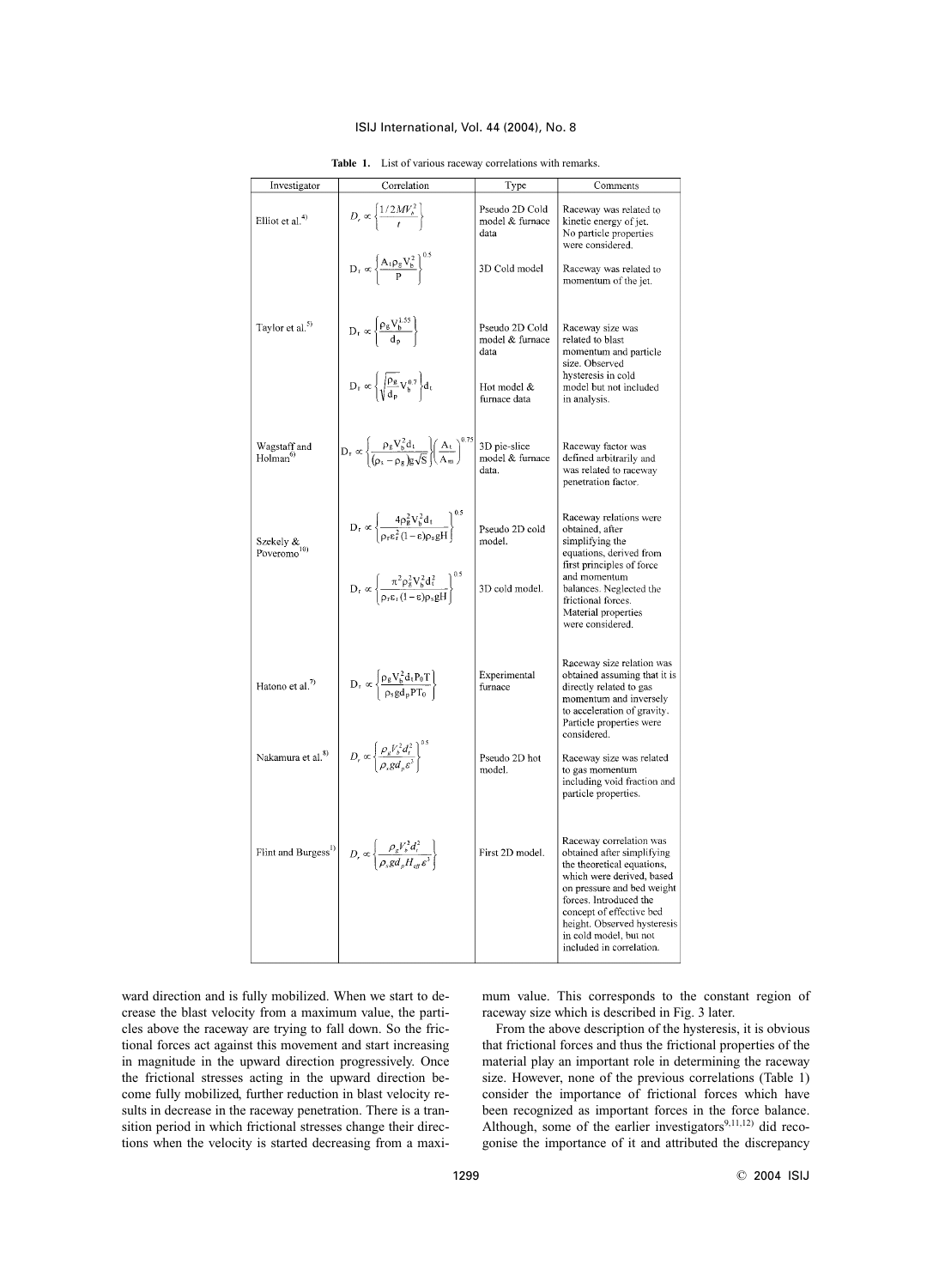| Appar-         | <b>Bed dimensions</b>  | Tuyere   | Tuyere   | Gas       | <b>Bed</b>  | Material       | Experimental    |
|----------------|------------------------|----------|----------|-----------|-------------|----------------|-----------------|
| atus           | $(H X W X T)$ ,        | opening  | Protrus- | velocity  | height,     |                | condition       |
| number         | mm                     | (mm)     | ion, mm  | (m/s)     | m           |                |                 |
|                | $2300\times1000\times$ | 6,10,25, | 78       | $0 - 120$ | $0.2 - 1$   | Polyethylene   | Both            |
|                | 100                    | 50 & 79  |          |           |             |                | (increasing $&$ |
|                |                        |          |          |           |             |                | decreasing      |
|                |                        |          |          |           |             |                | velocity        |
|                |                        |          |          |           |             |                | condition)      |
| $\overline{2}$ | 1800×600×60            | 5        | 50       | $0 - 110$ | $0.2 - 1$   | Glass, Plastic | Both            |
| 3              | 830×380×40             | 5.5      | 50       | $0 - 40$  | $0.1 - 0.5$ | Plastic.       | Both            |
|                |                        |          |          |           |             | Mustard seed   |                 |
| $\overline{4}$ | 700×285×17             | 5        | 50       | $0 - 25$  | $0.1 - 0.5$ | <b>Ouartz</b>  | Increasing      |

**Table 2.** List of geometrical and experimental variables.

between the experimental and predicted results to frictional forces. MacDonald and Bridgewater<sup>9)</sup> have studied the phenomenon of void formation in stationary and moving beds of solids and unified the behaviour using dimensional analysis and the description of fluidisation. Experimentally, they have found that the decreasing velocity condition is applicable to a moving bed. They recognised the importance of frictional forces in cross flow; however, in the dimensional analysis they neglected it due to the complexity of the problem. In this study, the authors had derived an expression for the cavity size based on dimensional analysis. However, the final form of the expression has been adopted on a similar line as it was done for the fluidized bed study by others.13) Apte *et al.*11) have studied the stress distribution analysis around a cavity formed by an upward gas blast from the bottom of a two-dimensional packed bed. This setup cleverly simplified the force balance along the streamline coincident with the nozzle axis. They wrote the one dimensional elemental force balance between the pressure, bed weight and frictional force. They did not predict the size of cavity based on their analysis. Mostly their study was concentrated on the stress distribution in a packed bed under increasing gas velocity. Raceway phenomena have been studied theoretically by expressing all the terms appearing in the Eq. (1) in proper mathematical terms by other authors in detail.<sup>14)</sup> They have clearly shown the importance of frictional forces in packed bed region. Their study was concentrated for increasing gas velocity. Recently, a few authors<sup>15,16)</sup> have tried to understand stresses in the granular bed using Discrete Element Method (DEM). In fact, some authors<sup>17)</sup> have tried to explain the hysteresis phenomena using discrete element analysis combined with continuum model for fluid flow. In this model all the forces have been considered as described by the Eq. (1). This approach is still in its infancy but quite promising. However, this approach also clearly shows the importance of frictional forces in describing the raceway phenomena.

It has also been reported that raceway sizes obtained in pseudo two-dimensional and two-dimensional apparatus could be different.<sup>18)</sup> Two-dimensional models are those in which a tuyere, in the form of a rectangular slot, is introduced across the entire width of the model. Thus, the phenomenon is confined strictly to two dimensions and there is no expansion of jet occurs in the third dimension. In pseudo two-dimensional model, a jet of air is introduced through a tuyere placed in the longitudinal central plane of the model. The jet can expand in front of the tuyere in all directions but it is assumed that there is a negligible effect due to the jet expansion in the direction perpendicular to the tuyere axis.

In this article, only two-dimensional models have been used and two correlations one each for increasing and decreasing gas velocity have been developed based on dimensional analysis taking the frictional properties of the material into account. Predictions by correlations have been compared with the published, experimental, and plant data to verify their validity.

#### **2. Experimental Plan**

As such the experimental raceway size is a function of physical and frictional properties of the material and geometrical parameters of the experimental setup. Therefore, many experiments were performed to obtain the raceway size as a function of these parameters in both increasing and decreasing gas velocity. **Table 2** shows the range of various variables (geometrical) along with experimental variables used during the experiments. All the particles, which were used during the experiments, were having the ratio of apparatus thickness (opening) to particle diameter always greater than 12 or more. All experiments were carried out in two-dimensional cold models which were reinforced using iron bars to prevent the bulging. PVC slot tuyeres were used. A schematic diagram of the equipment is shown in **Fig. 1**.

The bed was packed with a desired material to a desired bed height above the tuyere level. Room temperature air was used as the blast gas to form the raceway. The air flow rate to the tuyere was increased gradually until the point at which the raceway just began to form, then it was shut off immediately. This procedure was necessary to clear the tuyere of the beads which entered the tuyere when the bed was filled. The air flow rate was then increased gradually from zero to the fluidisation limit of the bed in steps. At each step, two minutes were allowed for the raceway size to reach equilibrium, then the raceway penetration (size in the gas entry direction) and height were measured directly using a ruler and tracing the raceway boundary on a transparent graph paper. When the maximum gas flow rate for the experiment was reached, the flow rate was reduced through the same steps. Raceway penetration and height were measured in the same way. Each experiment was repeated more than three times. However, average value has been used in developing the correlations.

Various physical properties of the materials used in the experiment, are listed in **Table 3**. Hundreds of experiments were performed to obtain the raceway size by changing the dimensions of the apparatus, bed height, tuyere opening,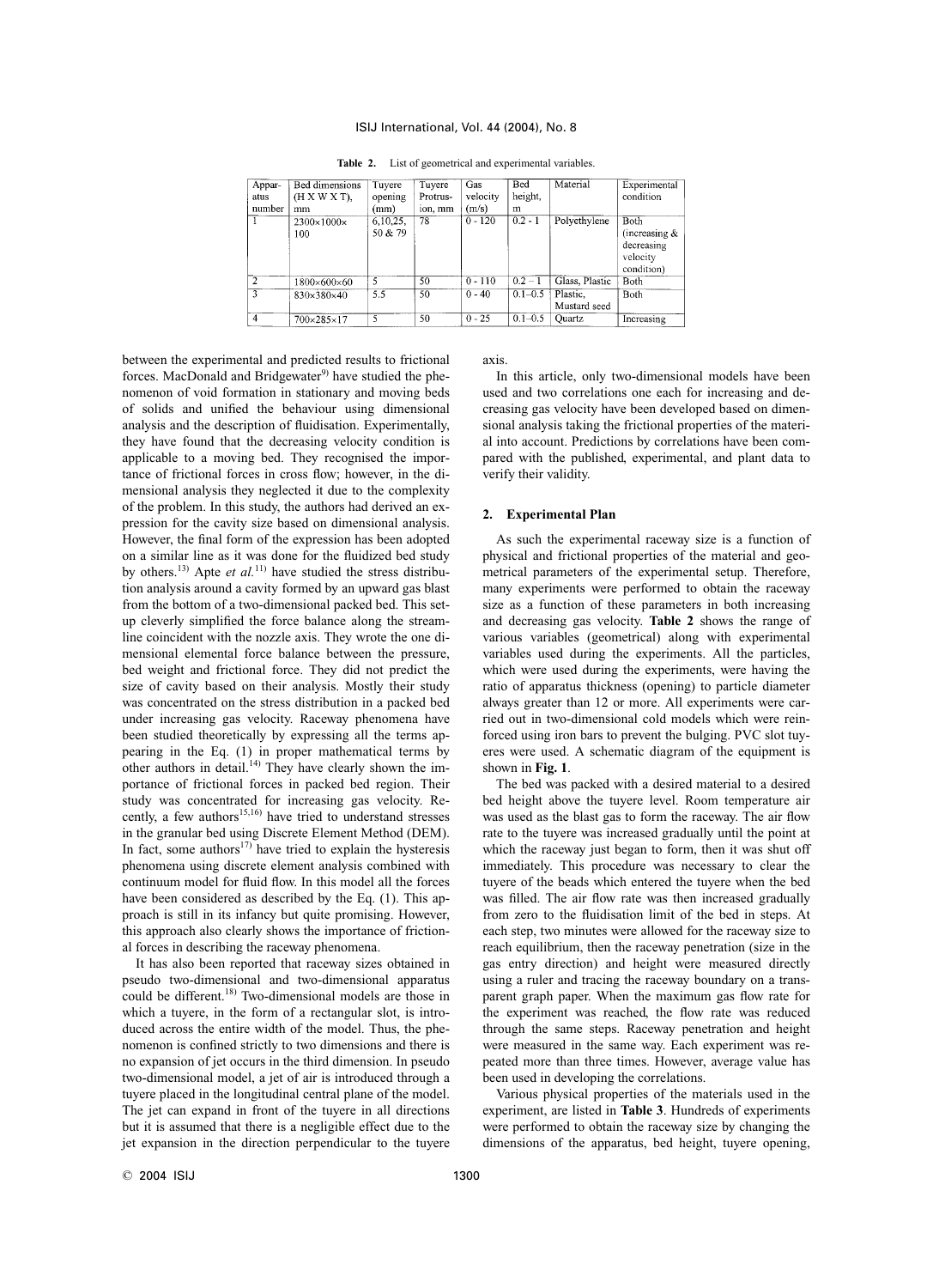

**Fig. 1.** Schematic of experimental setup.

| Material        | Shape       | Density       | Particle              | Particle  | Shape  | Min.         | Void     |
|-----------------|-------------|---------------|-----------------------|-----------|--------|--------------|----------|
|                 |             | $(kg/m^3)$    | diameter              | wall      | factor | fluidization | fraction |
|                 |             |               | (mm)                  | friction  |        | velocity     |          |
|                 |             |               |                       | $(\mu_w)$ |        | (m/s)        |          |
| Plastic         | Spherical   | $1080 \pm 20$ | Variable (5.8         | 0.22      | 1.0    | $1.37$ (for  | 0.42     |
|                 |             |               | $\pm$ 0.04, 2.1 $\pm$ |           |        | $5.8$ mm $)$ |          |
|                 |             |               | 0.1)                  |           |        | $0.67$ (for  |          |
|                 |             |               |                       |           |        | 2.1mm)       |          |
| Polyethy-       | Cylindrical | $920 \pm 30$  | 4.1 (Equiv.           | 0.29      | 0.87   | 0.84         | 0.42     |
| lene            |             |               | Dia.                  |           |        |              |          |
| <b>Glass</b>    | Spherical   | 2770±90       | $2.7 \pm 0.01$        | 0.16      | 1.0    | 1.39         | 0.43     |
| Quartz          | Irregular   | $2550 \pm 70$ | Variable              | 0.2       | 0.65   | $0.87$ (for  | 0.4      |
|                 |             |               | (Equiv. Dia           |           |        | 1.55mm       |          |
|                 |             |               | 1.09, 1.55            |           |        |              |          |
| Mustard<br>seed | Spherical   | $1070 \pm 10$ | $2.2 + 0.2$           | 0.22      | 1.0    | 0.69         | 0.39     |

**Table 3.** Physical properties of the materials.

gas flow rate and material properties.

## **3. Dimensional Analysis**

#### **3.1. Velocity Increasing Case**

The raceway is formed due to a balance between the pressure force exerted by the gas, bed weight and the frictional forces as described by the force balance Eq. (1). The pressure force exerted by the gas comprises the inertial and viscous force. The inertial force exerted by the gas depends on the blast velocity ( $v<sub>b</sub>$ , m/s), density of the gas ( $\rho<sub>g</sub>$ , kg/m<sup>3</sup>) and the tuyere opening  $(D_T, m)$ . The viscous force exerted by the gas depends on the viscosity  $(\mu, \text{Pa} \cdot \text{s})$  of the gas and the particle diameter  $(d_p, m)$ . The bed weight exerted by the packing depends on the density of the solid ( $\rho_s$ , kg/m<sup>3</sup>), acceleration due to gravity  $(g, m/s^2)$ , height of the bed  $(H, m)$ and void fraction of the bed. The frictional forces (or stresses) depend on the internal and wall angle of friction and this causes the introduction of the wall-particle frictional coefficient  $\mu_w$  and v, the inter-particle frictional coefficient. Finally, the width of the bed W has also been considered since it has been varied during the experiments as it affects the raceway penetration. In other words, the raceway diameter  $(D_r, m)$  in a packed bed is a function of the property of material used for packing, property of the gas injected through the tuyere, the geometrical parameters and the frictional parameters *i.e.*

$$
D_{\rm r} = f(\rho_{\rm eff}, \rho_{\rm g}, v_{\rm b}, g, d_{\rm eff}, \mu, D_{\rm T}, H, W, \mu_{\rm w}, v) \quad \dots (2)
$$

The effective diameter of the particle is given by  $d_{\text{eff}} =$  $d_p sh$ <sup>19)</sup> where  $d_p$  = diameter of the particle and  $sh$  = shape factor of the particle. Effective density of the bed is given by  $\rho_{\text{eff}} = \varepsilon \rho_g + (1 - \varepsilon)\rho_s$ . Wall-particle frictional coefficient is given by  $\mu_w = \tan \phi_w$  and inter-particle frictional coefficient is given by  $v=$ tan  $\phi$ . Where,  $\phi$  and  $\phi_w$  are the internal angle of friction between the particles and angle of friction between the wall and particle respectively.

Since the total number of variables is 12 and the number of independent variables in terms of which the variables can be expressed is 3, the number of dimensionless groups that will be obtained from the dimensional analysis is 9. Using  $\pi$ -theorem, the correlation for the raceway diameter was obtained as

 ......................(3) *D H d D e f g h* T w p T ( )() µ <sup>ν</sup> *D D k d d D W a b c d* r T g eff b 2 p gb p <sup>T</sup> ρ ρ ρ µ *v v g*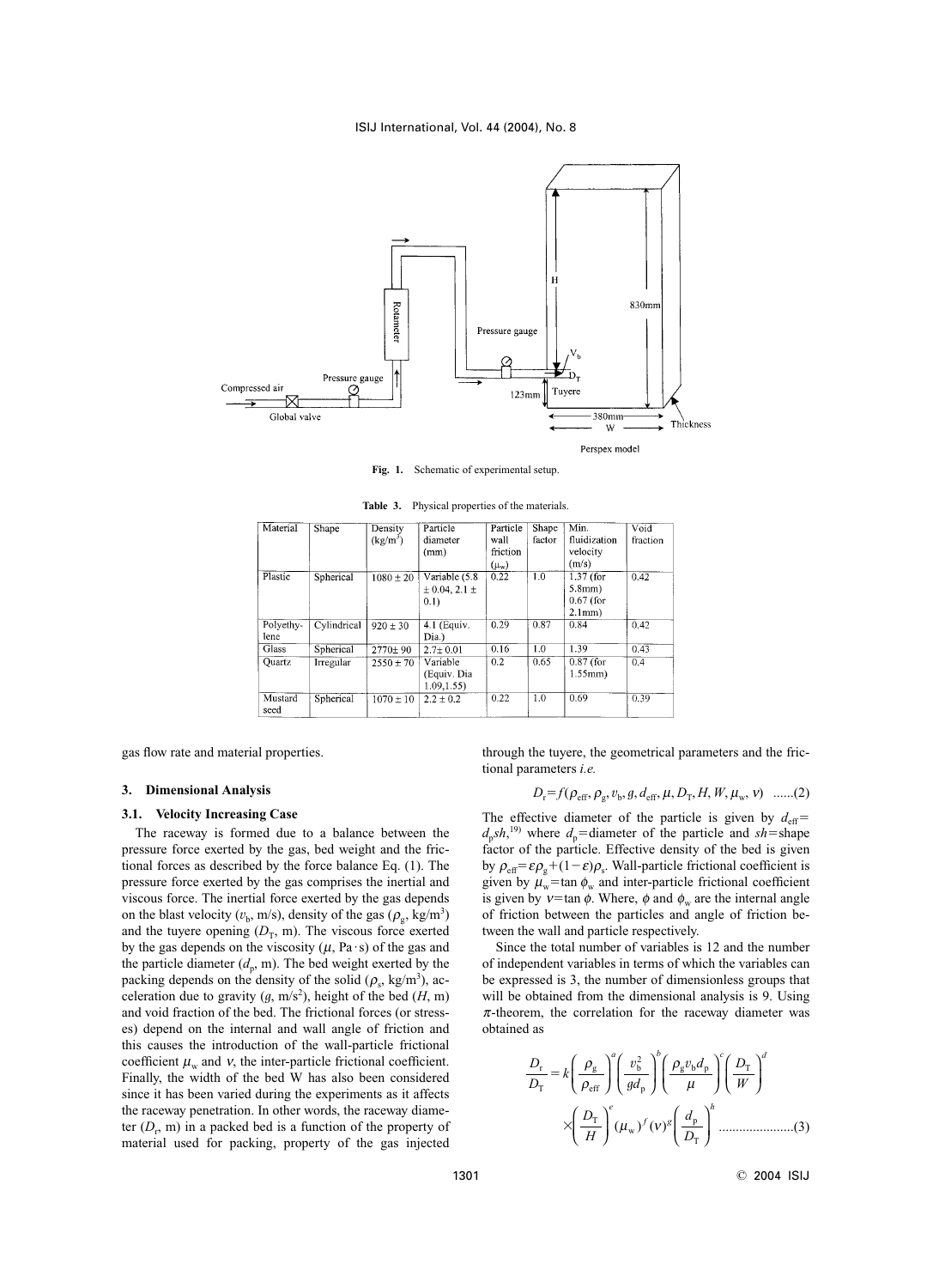Last group in the above equation can be neglected<sup>9)</sup> as raceway formation is dominated by continuum. It has been observed theoretically<sup>14)</sup> that in 2D cold model wall particle friction would be more dominating than inter-particle friction. Moreover, the value of  $\phi$  changes with the gas flowrate<sup>20)</sup> which makes difficult to assign it single value. Therefore, Eq. (3) in simplified form can be written as

...........................................(4) *D D k d d D W D H a b c d e* r *f* T g eff b 2 p gb p T T <sup>w</sup> ρ ρ ρ µ µ *v v g* ( )

The first dimensionless group on the right side is the ratio of fluid to solid density. Second group is Froude number which gives the ratio of inertial to gravitational forces. It is used to describe the gas/solid systems. Many previous authors have correlated raceway size with this number. The third group is well known Reynolds number. The left hand side group of Eq. (4) is known as raceway penetration factor.

#### • Results and Discussion

From the experimental values, obtained in the velocity increasing case, the values of dimensionless groups given in Eq. (4) are evaluated. The resulting data is then subjected to regression analysis to determine the constants *a*, *b*, *c*, *d*, *e*, *f*, and *k*. The values of the constant obtained are  $a=0.79$ ,  $b=0.81$ ,  $c=0.0035$ ,  $d=0.88$ ,  $e=0.89$ ,  $f=-0.24$  and  $k=243.5$ .

From these values it is clear that Reynolds number is of least significance. All other parameters are important. Therefore, after neglecting the Reynolds number term and performing regression analysis again one gets the values of the coefficients as  $a=0.79$ ,  $b=0.81$ ,  $d=0.85$ ,  $e=0.88$ ,  $f=-0.23$  and  $k=247$ . It can be observed that there is not much change in the value of the coefficients after neglecting the Reynolds number. The effect of the Reynolds number is negligible because of the inertial conditions prevailing during the raceway experiments performed. Since the value of coefficients *a*, *b*, *d* and *e* are quite close, we can group them into a single dimensionless group and the simplify form of the correlation can be written as

$$
\frac{D_{\rm r}}{D_{\rm T}} = k \left( \frac{\rho_{\rm g} v_{\rm b}^2 D_{\rm T}^2}{\rho_{\rm eff} g d_{\rm eff} H W} \right)^a (\mu_{\rm w})^b \dots \dots \dots \dots \dots \dots (5)
$$

Doing regression analysis again, we get the values of the coefficients as  $a=0.80$ ,  $b=-0.25$  and  $k=164$ . The  $R^2$  value of the correlation was found to be 0.96. Therefore, the final form of the correlation for increasing velocity is

$$
\frac{D_{\rm r}}{D_{\rm T}} = 164 \left( \frac{\rho_{\rm g} v_{\rm b}^2 D_{\rm T}^2}{\rho_{\rm eff} g d_{\rm eff} H W} \right)^{0.80} (\mu_{\rm w})^{-0.25} \dots \dots \dots (6)
$$

#### **3.2. Velocity Decreasing Case**

The correlation for the raceway diameter as before is given by

...........................................(4) *k d d D W D H a b c d e f* ρ ρ ρ µ µ g eff b 2 eff g b eff T T w *v v g* ( ) *D D* r T

A regression analysis was performed on the experimental data, obtained in the gas velocity decreasing case, to determine the constants *a*, *b*, *c*, *d*, *e*, *f*, and *k*. The values of constant obtained are:  $a=0.60$ ,  $b=0.62$ ,  $c=-0.024$ ,  $d=0.51$ ,  $e = -0.095$ ,  $f = -0.235$  and  $k = 3.3612$ . The  $R^2$  value of the correlation was found to be 0.96.

As before, one can neglect the Reynolds number since its coefficient *c* is very small. Since the values of other coefficients *a*, *b*, and *d* are quite close, one can combined these dimensionless groups into single group. Thus the simplify form of the correlation can be expressed as

$$
\frac{D_{\rm r}}{D_{\rm T}} = k \left( \frac{\rho_{\rm g} v_{\rm b}^2 D_{\rm T}}{\rho_{\rm eff} g d_{\rm eff} W} \right)^a \left( \frac{D_{\rm T}}{H} \right)^b (\mu_{\rm w})^c \ \dots \dots \dots \dots (7)
$$

where *k*, *a*, *b* and *c* have to be determined by regression analysis again. Using the above equation and performing regression analysis, one obtains the following final form of the correlation for decreasing velocity.

$$
\frac{D_{\rm r}}{D_{\rm T}} = 4.2 \left( \frac{\rho_{\rm g} v_{\rm b}^2 D_{\rm T}}{\rho_{\rm eff} g d_{\rm eff} W} \right)^{0.6} \left( \frac{D_{\rm T}}{H} \right)^{-0.12} (\mu_{\rm w})^{-0.24} \dots (8)
$$

The  $R^2$  value of the correlation was found to be 0.96.

Equations (6) and (8) are the desired raceway size correlations for the increasing and decreasing velocity respectively. It is interesting to note that the bed height and tuyere opening play an important role in increasing than decreasing velocity. Equation (6) shows that raceway diameter is proportional to almost square of the velocity in increasing velocity while the Eq. (8) shows it is almost linear to the velocity in decreasing case.

In **Fig. 2** the experimental data points are compared with the decreasing correlation (8). Each point in the figure is an average of at least three experimental values. A good agreement between the two is apparent. A similar plot was ob-



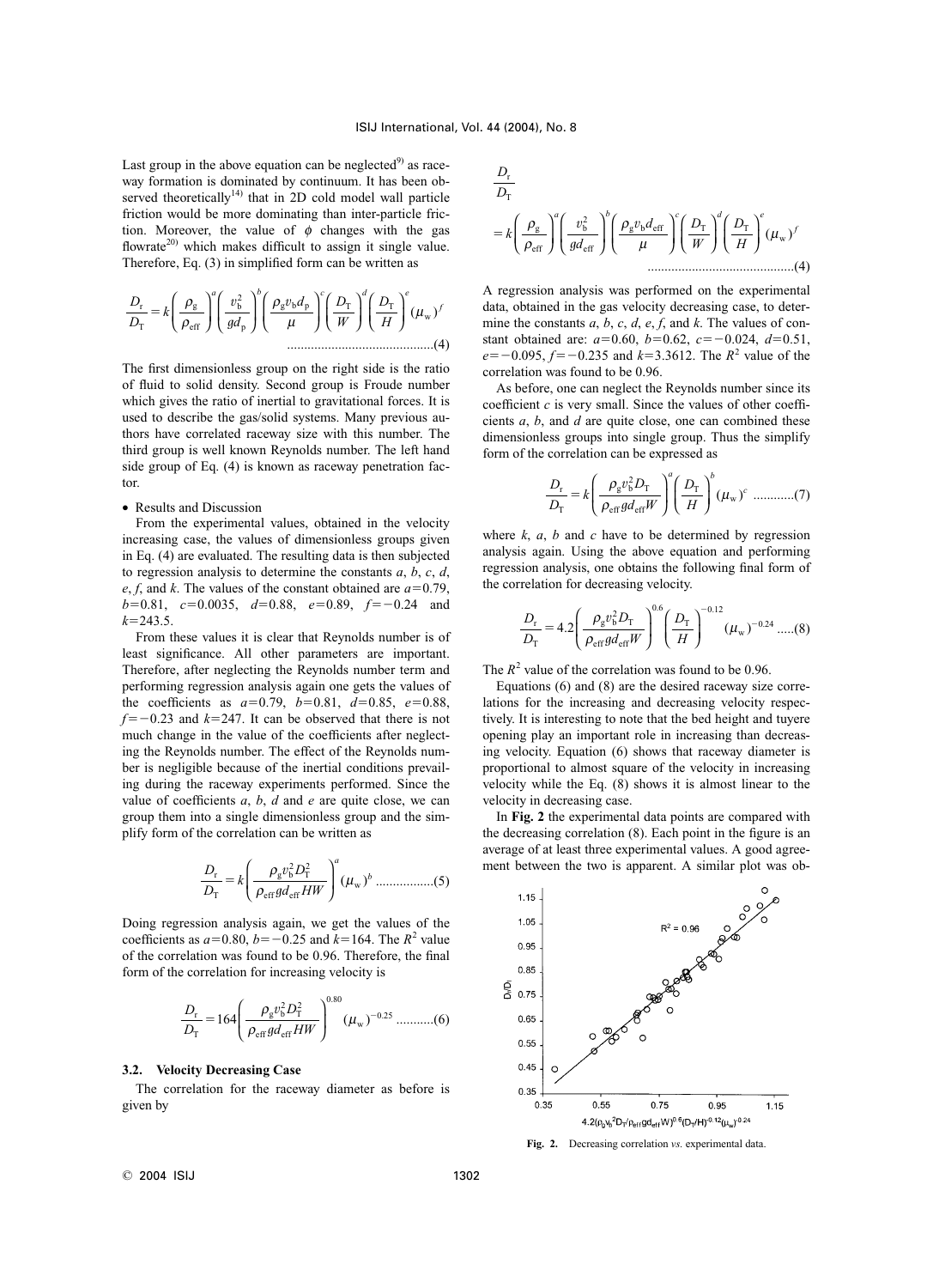

**Fig. 3.** Experimental raceway hysteresis for plastic beads of 2.1 mm size.

tained for increasing correlation.

The results obtained from these correlations are compared with the experiments and plant data below.

#### • Experimental Data

**Figure 3** shows a typical experimental hysteresis plot of raceway size. This plot is for plastic beads of diameter 2.1 mm. Bed height was 600 mm from tuyere level and tuyere opening was 5.5 mm. Apparatus number 3 (see Table 2) was used during the experiments. One can clearly see that raceway size in decreasing gas velocity are always higher than the increasing case and can vary by a factor of 3. The detailed mechanism involved behind it is explained elsewhere.3,14) However, in brief it can be said that initially, there is no raceway formation with increase in velocity since the pressure force exerted by the gas is unable to overcome the frictional forces and bed weight. Later when the velocity (or pressure force) is sufficiently high to overcome these forces, void or raceway starts forming. As we start increasing the blast velocity further, the raceway size increases in a parabolic manner. After a maximum gas velocity, as one starts decreasing the gas velocity, initially there is almost no change in the raceway size. This is due to the fact that the frictional forces start acting in the reverse direction and increase in magnitude as we start decreasing the gas velocity. Once the frictional stresses acting in the reverse direction become fully mobilized, there is a linear decrease in the raceway penetration with further decrease in the velocity.

Other experimental results are not reported here as they have been discussed elsewhere.<sup>3,14,21-24)</sup>

It should be noted that in all figures (Figs. 4 to 7) comparison of correlation data has been done only with those experimental data which have not been used in developing the correlation. If we use those data that have been used for developing the correlations then there has to be a good agreement between the two as shown in Fig. 2. Therefore, there is no point in comparing those data with the developed correlations.

A comparison between the experimental and predicted (using correlation equation, Eq. (8)) raceway size for decreasing gas velocity is shown in **Fig. 4**. All the experimental conditions are same as given in Fig. 3. An excellent



**Fig. 4.** Comparison of raceway diameter between experimental and correlations in both increasing and decreasing velocity.



**Fig. 5.** Comparison of correlation raceway diameter with published<sup>1)</sup> data of 3 mm polystyrene.

agreement between the two is apparent. Data in the velocity range of 18 to 28 m/s (where raceway size is constant) can not be compared as the friction is getting mobilized during this period. It is changing its sign/direction and therefore, there is no change in the raceway size. More description of this behaviour is given elsewhere. $3,14)$  The correlations, which have been developed in this study, are valid only when friction is fully mobilized. Therefore, they are valid for Fig. 3 in increasing case between 0 to 28 m/s velocity and in decreasing case between 0 to 18 m/s. The linear decrease in the raceway penetration with blast velocity is predicted well by the correlation. Similarly, one can see good agreement between the two values in increasing gas velocity as shown in the same figure.

#### • Cold Model Data

**Figure 5** shows a comparison of raceway size obtained using the correlation and published experimental values for a 2D cold model.<sup>1)</sup> The experimental values of the raceway diameter have been obtained for polystyrene beads of diameter 3 mm, bed height from the tuyere level 800 mm, and tuyere opening 5 mm. Angle between the wall and particle was taken 18<sup>23</sup> Other values are given in Ref. 1). Average raceway diameter was used in plotting the value as data were available for raceway penetration and raceway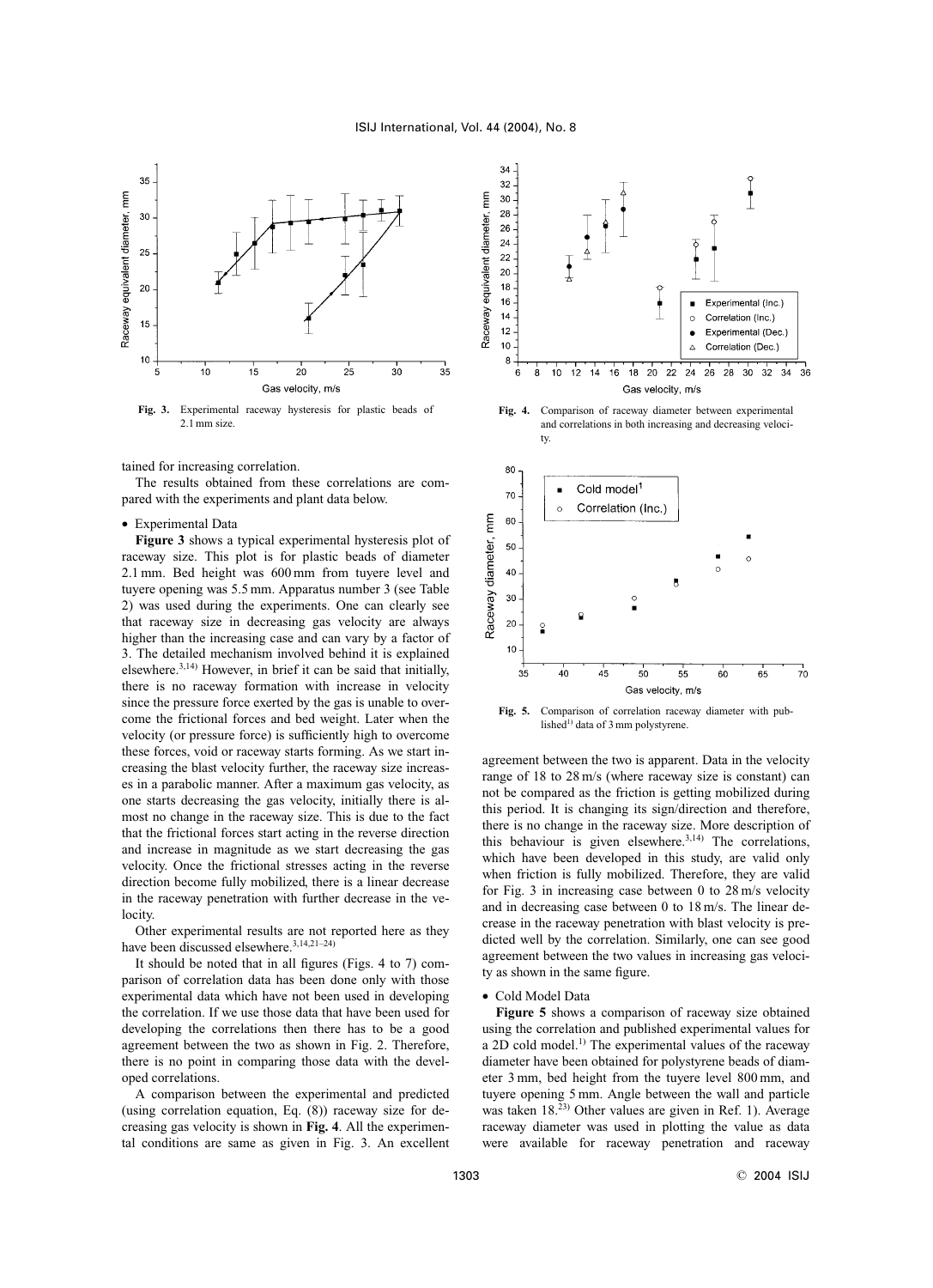

Fig. 6. Comparison of penetration factors obtained from correlation and published<sup>1)</sup> data of 0.725 mm ballotini glass.

height.<sup>1)</sup> There is good agreement between the experimental values of average raceway diameter and that obtained using the correlation with the maximum error equal to the two particles diameter except at the maximum blast velocity which is close to the fluidisation limit and one can not expect a good agreement for those values. It should be noted that the correlation gives the diameter of the raceway which could be little different, by definition, from the raceway penetration or average raceway diameter as reported by many investigators.

Another published experimental result<sup>1)</sup> along with correlation data for the glass bead of diameter 0.725 mm, bed height from the tuyere level 800 mm and tuyere opening 5 mm is given in **Fig. 6**. The results are for 2D cold model in increasing gas velocity condition. Data have been plotted in terms of penetration factor  $(D_R/D_T)$  and non-dimensional number  $(((\rho_g v_b^2 D_T^2)/(\rho_{\text{eff}}gd_{\text{eff}}H\hat{W}))^{0.8}(\mu_w)^{-0.25})$  as given by the Eq. (6). Wall-particle angle was taken  $12.4$ .<sup>11)</sup> Again, there is a good agreement between the experimental values of penetration factor with that obtained using the correlation except the last experimental point which is near the fluidisation limit as explained in previous figure.

From Figs. 5 and 6 it is evident that trend of the predicted values is same though they have been plotted in a different way in each figure. This is an expected trend if only one parameter is varied. All other figures have been plotted in dimensionless numbers.

## • Plant Data

It was reported by a few authors<sup>2,3,21)</sup> that raceway size obtained in decreasing gas velocity is more relevant to operating blast furnaces than increasing gas velocity. It is because large amount of coke is consumed near the raceway during combustion and in reducing the ore. This coke is replenished from the surrounding of the raceway. Also intermittently iron and slag is tapped from the bottom due to which coke descends.

It has also been found<sup>9)</sup> that the decreasing gas velocity condition is applicable to the case of a moving bed as in the case of blast furnace. It was observed that the horizontal injection into a moving bed gives effects similar to those encountered with vertical injection into a moving bed. So the



model data for both increasing and decreasing velocity conditions.

decreasing correlation results can be applied to the moving bed irrespective of whether there is horizontal or vertical injection of the gas.

All the previous correlations, which have been given for the raceway penetration till now, are mainly for the increasing velocity. There is a doubt of their applicability to the blast furnaces. Now, it is the time to verify two points:

- Whether the decreasing gas velocity is relevant to blast furnace or increasing, and
- 2. Whether the developed correlation, based on cold model results, can represent the commercial blast furnace.

**Figure 7** shows the raceway factor values plotted as a function of penetration factor obtained using the correlation in both increasing and decreasing velocity case along with the experimental blast furnace data.<sup>7)</sup> In the experimental blast furnace, water cooled probe was used to measure the raceway size through the blow-pipe. In this figure data obtained from the correlation are based upon the cold model experimental data for the case of apparatus 1, tuyere diameter 6 mm, bed height 1m and polyethylene beads of equivalent diameter 4.1 mm. There is an excellent agreement between the raceway factor values obtained in the velocity decreasing case with the experimental blast furnace data when plotted as a function of penetration factor. It confirms both the points mentioned above that raceway size obtained in decreasing velocity is more relevant to commercial blast furnace and the correlations developed here reasonably predict the raceway size.

In Fig. 7, it was difficult to compare the penetration factor with the non-dimensional number, developed in this study, as many of the data were not available. In fact, in most of the published work on commercial blast furnace, many data are missing. However, we have managed to extract most of the data from these papers. Some of the values have been assumed in a reasonable way which are described during the discussion of a particular figure. From Figs. 8 to 11, raceway data are compared using the correlations and actual blast furnace data.

Before we start to compare the data obtained using two-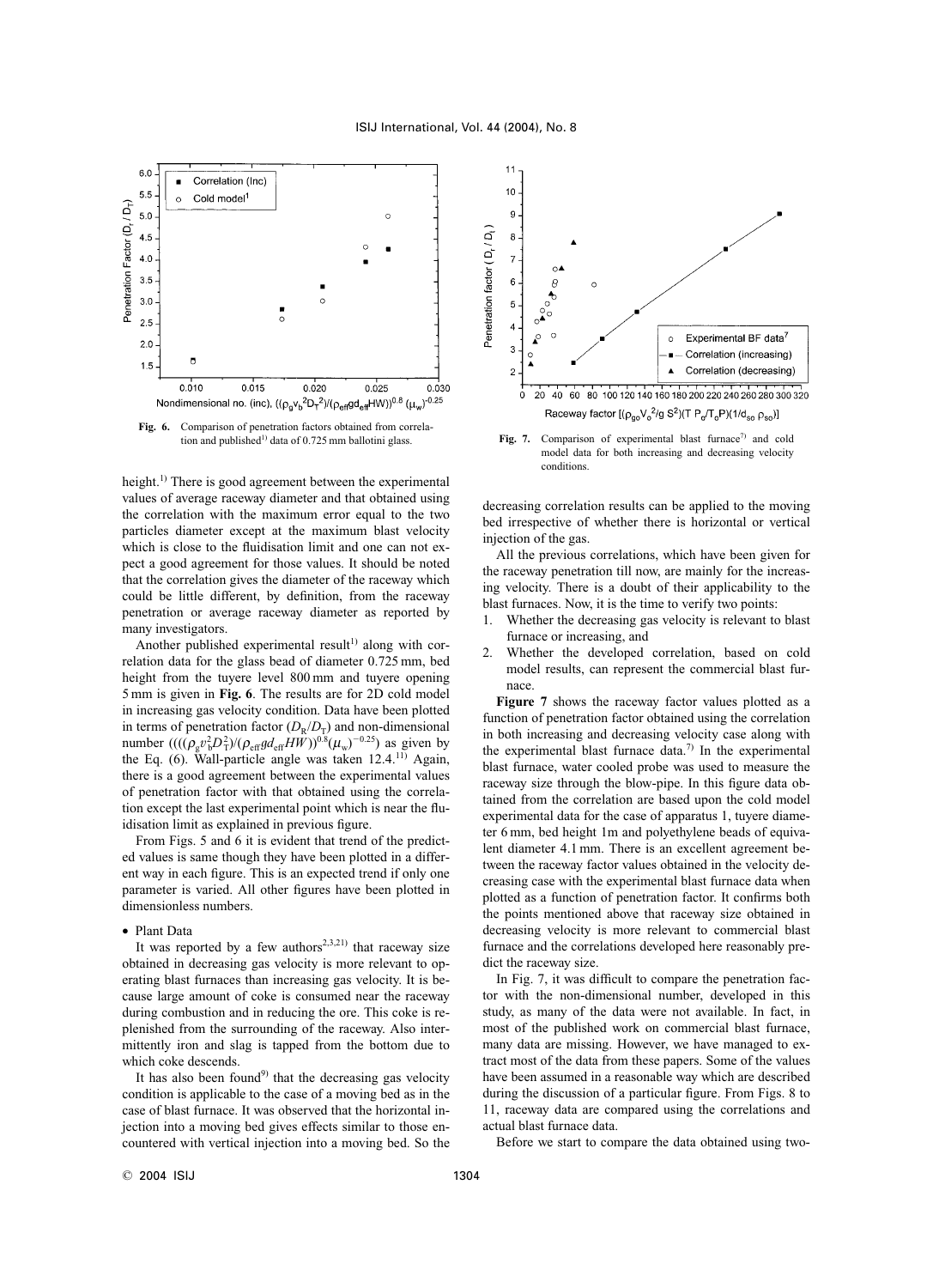dimensional (2D) cold model correlations with three-dimensional (3D) blast furnace one should reconcile some parameters. W in 2D model is referred to the width of apparatus. In blast furnace this has been taken as radius of the hearth that would be the approximately maximum width one may get in the bosh region in blast furnace. Also, the value of this parameter is easily available in the literature. Tuyere opening in 2D is  $D<sub>T</sub>$ , however, in the case of blast furnace (3D) tuyere (circular pipe) area has been converted into the equivalent 2D rectangular area keeping one dimension is equivalent to the tuyere diameter (which is in 2D case would be the thickness of the bed, see Fig. 1). The other dimension of the rectangular area will give the tuyere opening,  $D_T$ , for the blast furnace. For example, if tuyere diameter is 20 cm then tuyere opening,  $D_{\text{T}}$ , in 2D would be=15.7 cm ((area of the tuyere pipe,  $\pi r^2$ )=(area of the rectangular slot,  $D_T 2r$ ).

Wagstaff<sup>4,6,25)</sup> reported the data of commercial blast furnaces almost half a century ago. That time blast furnace technology was not so advanced. We were able to extract most of the data which are required by the correlation to predict the raceway diameter except the height of the burden, coke size, apparent density of solid and hearth radius (as W in the correlation). After going through a few text books,<sup>19,26,27)</sup> coke size was assumed 40 mm and bulk density 900 kg/m<sup>3</sup>. These values were kept constant in other papers also (if applicable). Hearth diameter, especially for the old furnaces of 1950, was assumed<sup>19)</sup> 7 m. Burden height was calculated, for all authors, as effective burden height using the formula suggested by Sastry *et al.*<sup>22)</sup> They have shown, based on stresses at the bottom of a 2D apparatus and using modified Janssen equation for a two-dimensional bed, that pressure becomes almost constant at the bottom of the apparatus after a certain burden height. Using their formula and assuming 15 m burden height, it was found that pressure at the bottom becomes constant after 5 m of burden height. Therefore, this height (5 m) was taken as the effective burden height for all the commercial furnaces. It was also found that if burden height is taken to 20 m then there is hardly any change in the effective bed height.

**Figure 8** shows a comparison of predicted penetration factor with the actual blast furnace data. $6$  Raceway depth was measured using a water cooled probe.<sup>4)</sup> All the data belong to one blast furnace. An excellent agreement between the two is apparent. It shows the validity of the correlation to predict the raceway diameter in operating blast furnaces after reconciling a few 3D parameters into 2D.

Another comparison between the plant<sup> $6$ </sup> and correlation data is shown in **Fig. 9** for decreasing gas velocity. Error bars are also shown in the plant data as there is a wide scattering in the experimental data. Each plant data point in this figure belongs to an average of one blast furnace only. Therefore, five blast furnaces data have been plotted along with predicted values. It is pleasing to see a good agreement between the two again. However, the reason for wide fluctuations in the experimental data should be addressed.

In Fig. 9, each furnace data point is an average of 20 or more points except in one case. There were a few points of raceway penetration in each furnace that were either very high or low and hence affecting the overall average value significantly. We have included all the points in calculation.



**Fig. 8.** Comparison of penetration factors obtained from decreasing correlation with published blast furnace data<sup>6)</sup> for one furnace.



**Fig. 9.** Comparison of penetration factors obtained from correlation with published blast furnace data<sup>6)</sup> of various furnaces.

It was noted that at different time varying raceway penetration, at the same blast velocity, have been reported. This is may be due to that during the raceway measurement<sup>4)</sup> probing rod tends to sag of its own weight when it is freely resting in the combustion zone, but when it is pushed back further and strikes the stationary solid material, the end deflects upwards. It has also been found that in some cases, one gets more raceway penetration at less velocity than at high velocity. These all factors can give a different trend to blast furnace curve. However, this is not the case in cold model data where one has more precise and reproducible results.

**Figure 10** shows another comparison between the correlation and Japanese blast furnaces.28) In this paper all the data were available except bulk density of the coke which was taken  $900 \text{ kg/m}^3$  as described before. In this figure raceway diameter has been plotted against gas velocity. In this figure seven blast furnace data have been plotted. Each data belongs to one blast furnace. Each furnace has different conditions such as coke size, hearth diameter, blast velocity. For each furnace only one data was available therefore, there is no error bar in the experimental values is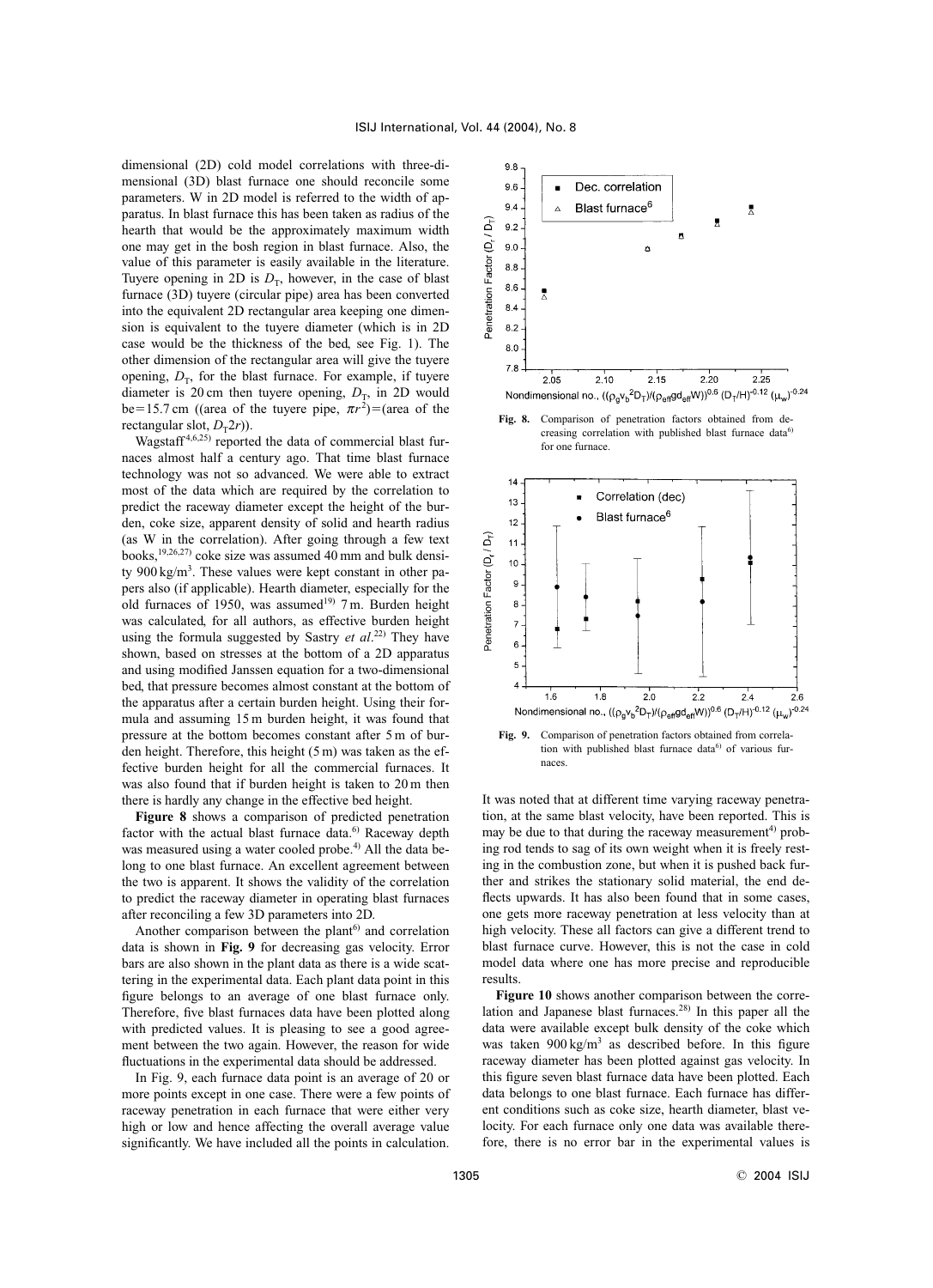

**Fig. 10.** Comparison of correlations with published blast furnace data of Nishi *et al.*28)



**Fig. 11.** Comparison of penetration factors obtained from correlation with published blast furnace data<sup>29)</sup> of various furnaces.

shown. In this study raceway size was estimated from temperature and gas composition. Here "the wall of raceway" has been defined where there is an abrupt change in temperature has occurred in the raceway. The distance from the raceway wall to the tip of the tuyere was expressed as raceway depth. The temperature within the furnace has been estimated from the graphitization of the coke. Again a good agreement exists between the two. The difference between the two values is mostly within the limit of  $\pm$ two to four particles diameter. For comparison purpose, increasing velocity data has also been plotted in the same figure. It is obvious that decreasing velocity data are relevant to blast furnaces and are well represented by decreasing cold model correlation.

Another comparison of correlation with operating blast furnace data<sup>29)</sup> is shown in **Fig. 11**. In this figure also, almost all data were given in the literature except the coke size and its bulk density which were taken as 40 mm and  $900 \text{ kg/m}^3$  respectively. Figure also shows the error bars in the plant data. Each average data belongs to one furnace. The technique to measure the raceway size is not described in the paper. A reasonable agreement exists between the two. Again the same explanation can be given for the wide fluctuations in operating data as it was given in Fig. 9.

Besides these, operating data in this figure are affected by fluctuations in blast pressure, auxiliary fuel supply rate and blast moisture which will further deteriorate the comparison which is obvious from this figure.

We must mentioned that no manipulation in the data have been made in order to get the penetration factor from the correlations. However, one should make the judicious choice of the operating parameters, which are not available based on available literature in this area in order to get the raceway diameter. One should be aware of that operating raceway data could fluctuate to any extent depending on the operating conditions of the blast furnace and the fluctuations in the operating parameters such as wind rate, blast temperature and pressure, etc. Also, raceway penetration depends with the casting conditions that whether it has been measured before, after or during the cast. Further study on three-dimensional cold and hot models would be desirable in this area and to extend the correlations to real blast furnace taking into consideration the above mentioned blast furnace conditions.

In the blast furnace coke is consumed in the raceway and therefore the whole burden descends downward towards the raceway. Therefore, friction is expected to oppose this movement and will act in the upward direction and be fully mobilized. This blast furnace condition is satisfied experimentally only when one does the experiments in the decreasing gas velocity. Only under these experimental conditions friction will act in the upward direction as discussed in the begining. In increasing gas velocity, particles are pushed upwards and therefore, friction will act in the downward direction to oppose this motion of the particles which is not the case in a blast furnace. Detailed analysis on this is available in Refs. 2), 3), 9), 14), 21) and 24). The above examples also confirm that raceway data obtained on the operating blast furnaces are related to decreasing gas velocity in the two-dimensional cold model.

#### **4. Conclusions**

Two raceway size correlations have been developed one each for increasing and decreasing gas velocity under the cold model conditions. Frictional properties of the material have also been included in these correlations. Two-dimensional correlations have been applied to three-dimensional geometry after reconciling a few parameters such as tuyere and hearth diameters. Raceway size obtained from the correlations and other data such as published cold model, plant and experimental data match reasonably well. It has been shown that decreasing conditions prevails in the operating blast furnace and therefore, decreasing correlation can be used to predict the raceway size. Both the correlations are able to predict the raceway hysteresis in cold model.

#### **Acknowledgements**

The financial support provided by Council of Scientific and Industrial Research (CSIR), India, by grant no: 22(0285)/99/EMR-2 is gratefully acknowledged.

#### **REFERENCES**

- 1) P. J. Flint and J. M. Burgess: *Metall. Trans. B*, **23B** (1992), 267.
- 2) J. D. Lister, G. S. Gupta, V. R. Rudolph and E. T. White: CHEMECA